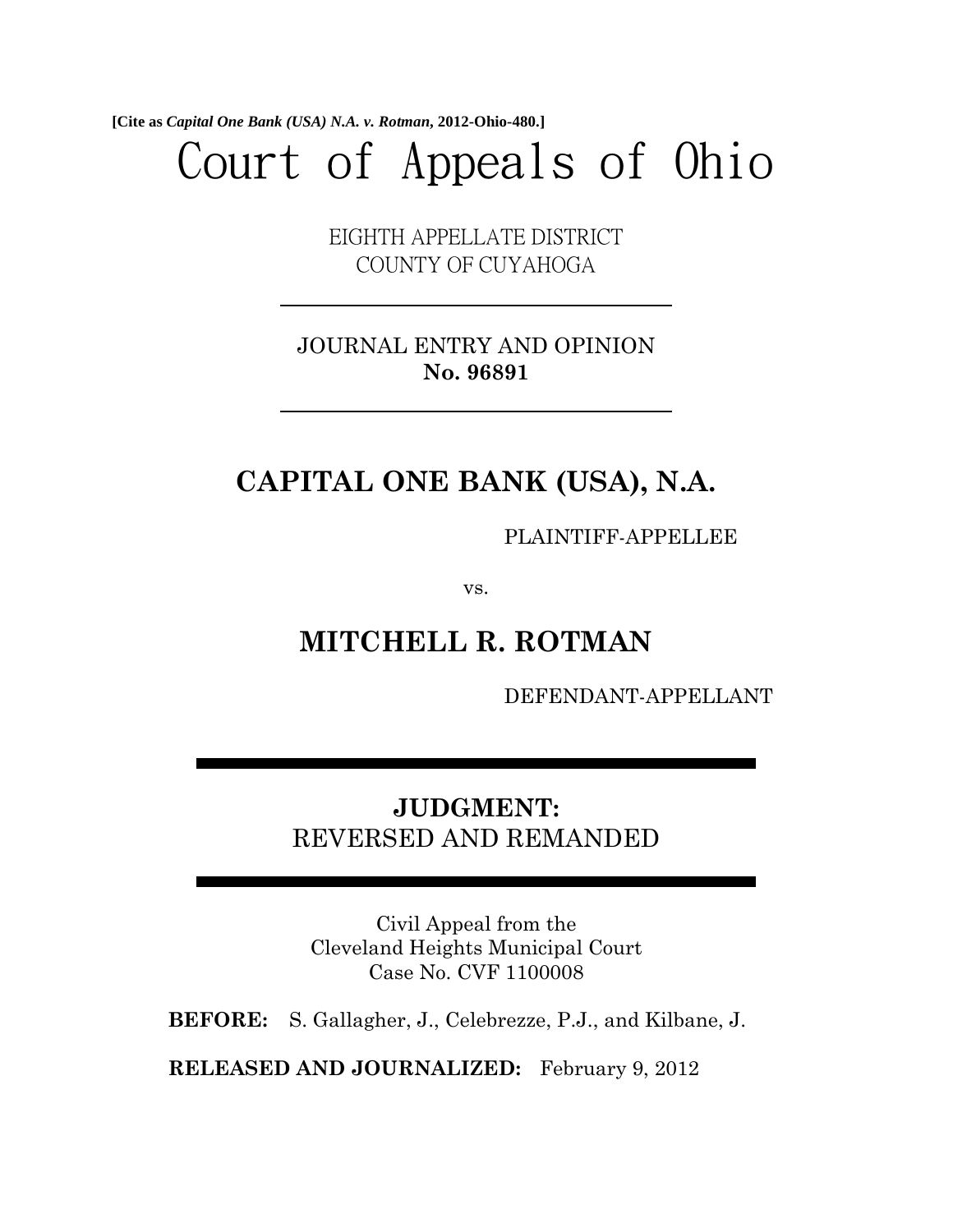## **ATTORNEY FOR APPELLANT**

Andrew S. Pollis Milton A. Kramer Law Clinic Center C.W.R.U. School of Law 11075 East Boulevard Cleveland, OH 44106

### **Also listed:**

Matthew Bechtold Legal Intern c/o Andrew Pollis C.W.R.U. School of Law 11075 East Blvd. Cleveland, OH 44106

#### **ATTORNEY FOR APPELLEE**

Deborah A. Winslow Shermeta, Adams & Von Allmen, P.C. P.O. Box 5016 Rochester Hills, MI 48308

SEAN C. GALLAGHER, J.:

**{¶ 1}** Defendant-appellant, Mitchell R. Rotman, appeals the decision of the Cleveland Heights Municipal Court that denied his motion to stay proceedings pending arbitration. For the reasons stated herein, we reverse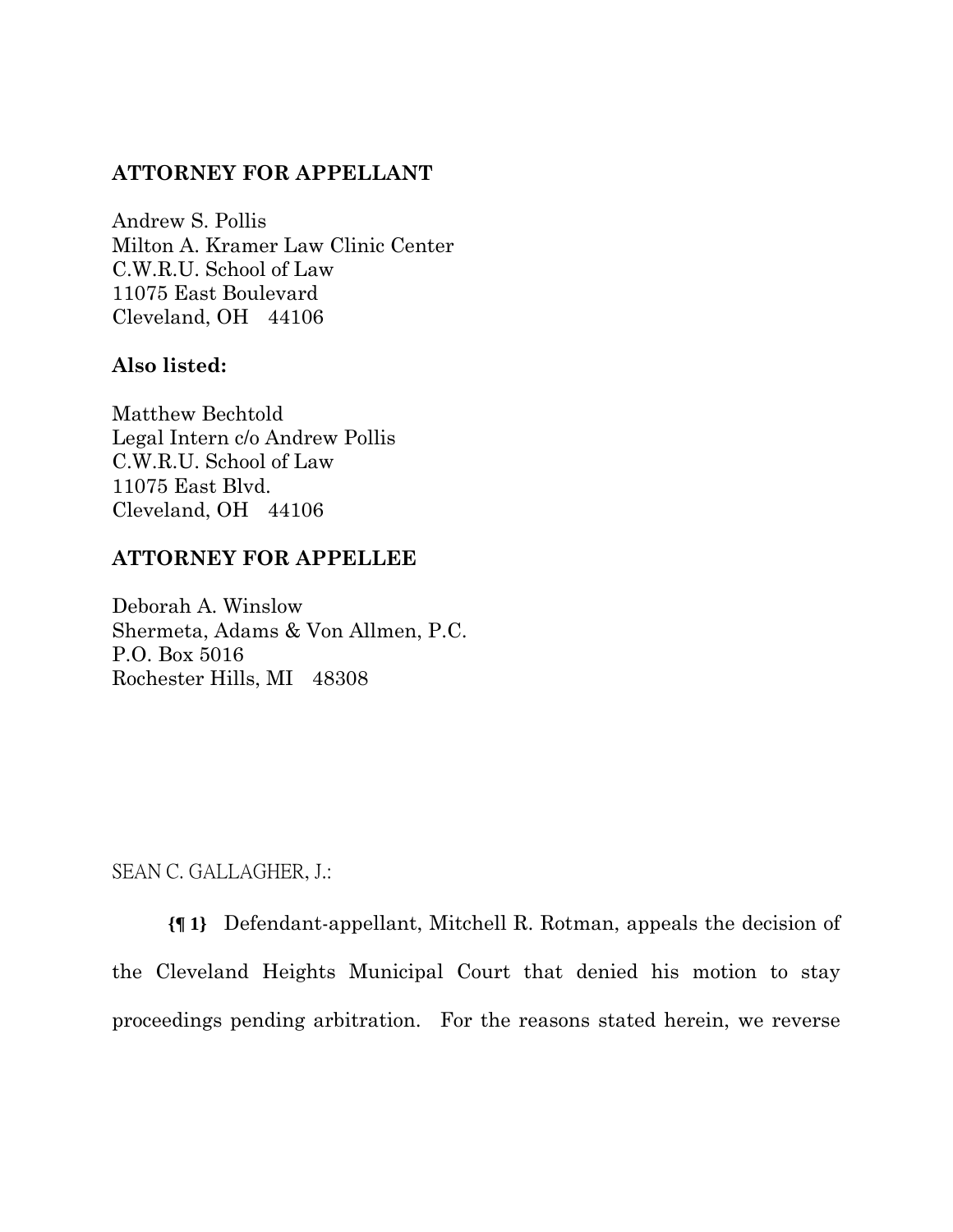the decision of the trial court and remand the matter for further proceedings consistent herewith.

**{¶ 2}** The issue presented in this appeal is whether a defendant may obtain a stay of proceedings pending arbitration without having first initiated the arbitration proceedings. We conclude that the initiation of the arbitration proceedings is not a prerequisite for obtaining a stay of the action pursuant to R.C. 2711.02(B).

**{¶ 3}** On January 5, 2011, plaintiff-appellee, Capital One Bank (USA), filed a complaint against Rotman for money owing on an account. Capital One alleged a balance due on a credit-card debt in the principal amount of \$2,249.65, with interest of \$233.75, for a total of \$2,483.40. The customer agreement entered with Rotman was attached to the complaint. The agreement includes an arbitration provision that provides, in pertinent part:

You and we agree that either you or we may, at either party's sole election, require that any Claim (as described below) be resolved by binding arbitration.

IF YOU OR WE ELECT ARBITRATION OF A CLAIM, NEITHER YOU NOR WE WILL HAVE THE RIGHT TO PURSUE THAT CLAIM IN COURT OR BEFORE A JUDGE OR JURY \* \* \*.

The term "claim" encompasses "any claim, controversy or dispute of any kind or nature between you and us." Further, the agreement permits either party to elect arbitration "even if the claim is part of a lawsuit brought in court."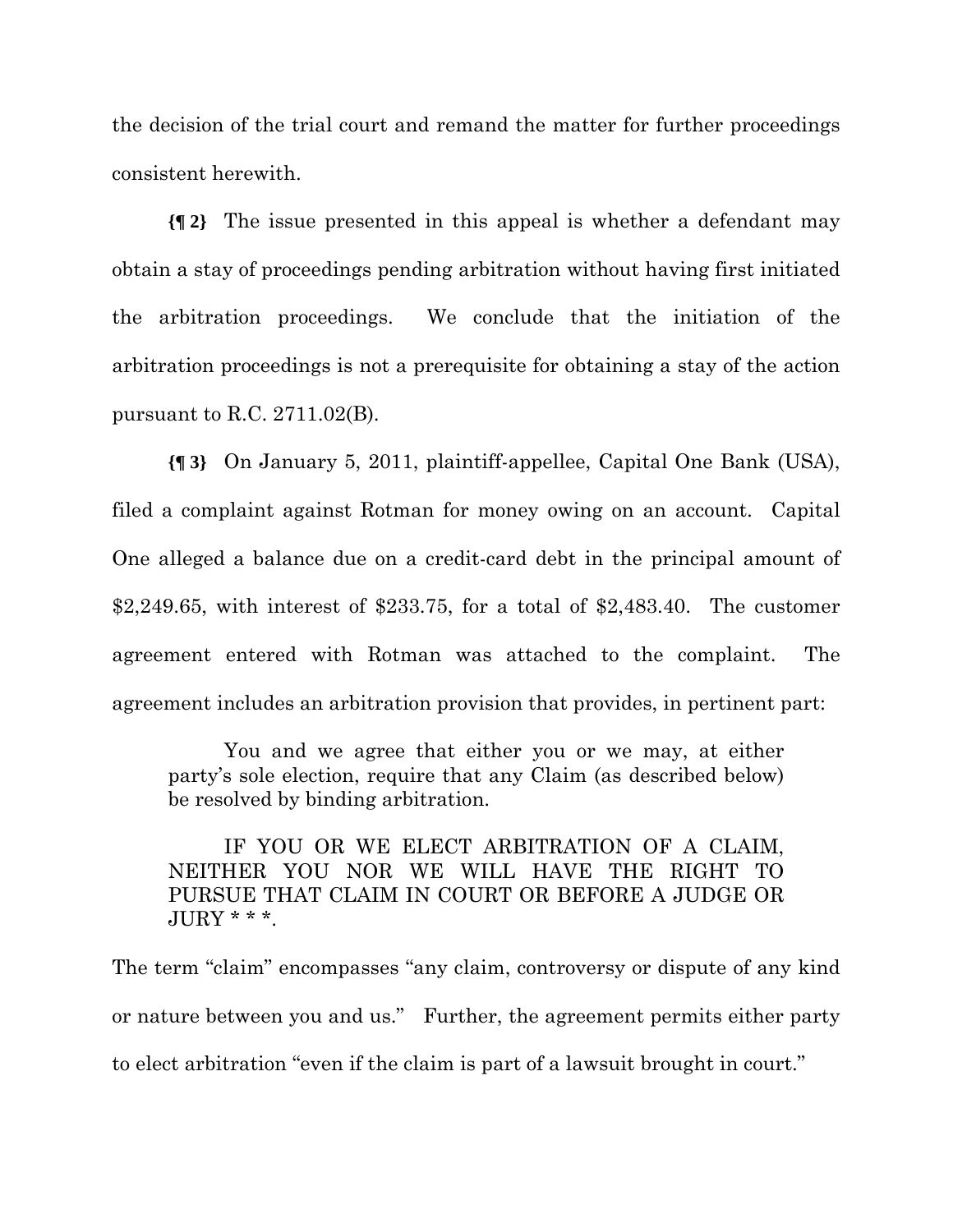**{¶ 4}** On March 17, 2011, Rotman moved to stay proceedings pending arbitration. In opposing the motion, Capital One argued that the arbitration clause was optional, Capital One was not required to file arbitration, and Rotman had not initiated any arbitration. Capital One further represented that "should Defendant choose to file arbitration, Plaintiff will stipulate to a dismissal without prejudice of this lawsuit while the arbitration is pending."

**{¶ 5}** The trial court denied the motion to stay and ordered Rotman to file an answer to the complaint. Rotman timely filed this appeal.

**{¶ 6}** Rotman raises one assignment of error that challenges the trial court's denial of a stay pending arbitration. He argues the claim is referable to arbitration under the parties' agreement and that Rotman was not required to initiate arbitration before seeking a stay. Capital One has not filed an appellate brief. Because our review of the issue is one of law, we review the issue de novo. *See Berry v. Lupica*, 8th Dist. No. 90657, 2008-Ohio-5102, 2008 WL 4438444, ¶ 7.

**{¶ 7}** The arbitration statute, R.C. 2711.02(B), provides as follows:

If any action is brought upon any issue referable to arbitration under an agreement in writing for arbitration, the court in which the action is pending, upon being satisfied that the issue involved in the action is referable to arbitration under an agreement in writing for arbitration, shall on application of one of the parties stay the trial of the action until the arbitration of the issue has been had in accordance with the agreement, provided the applicant for the stay is not in default in proceeding with arbitration.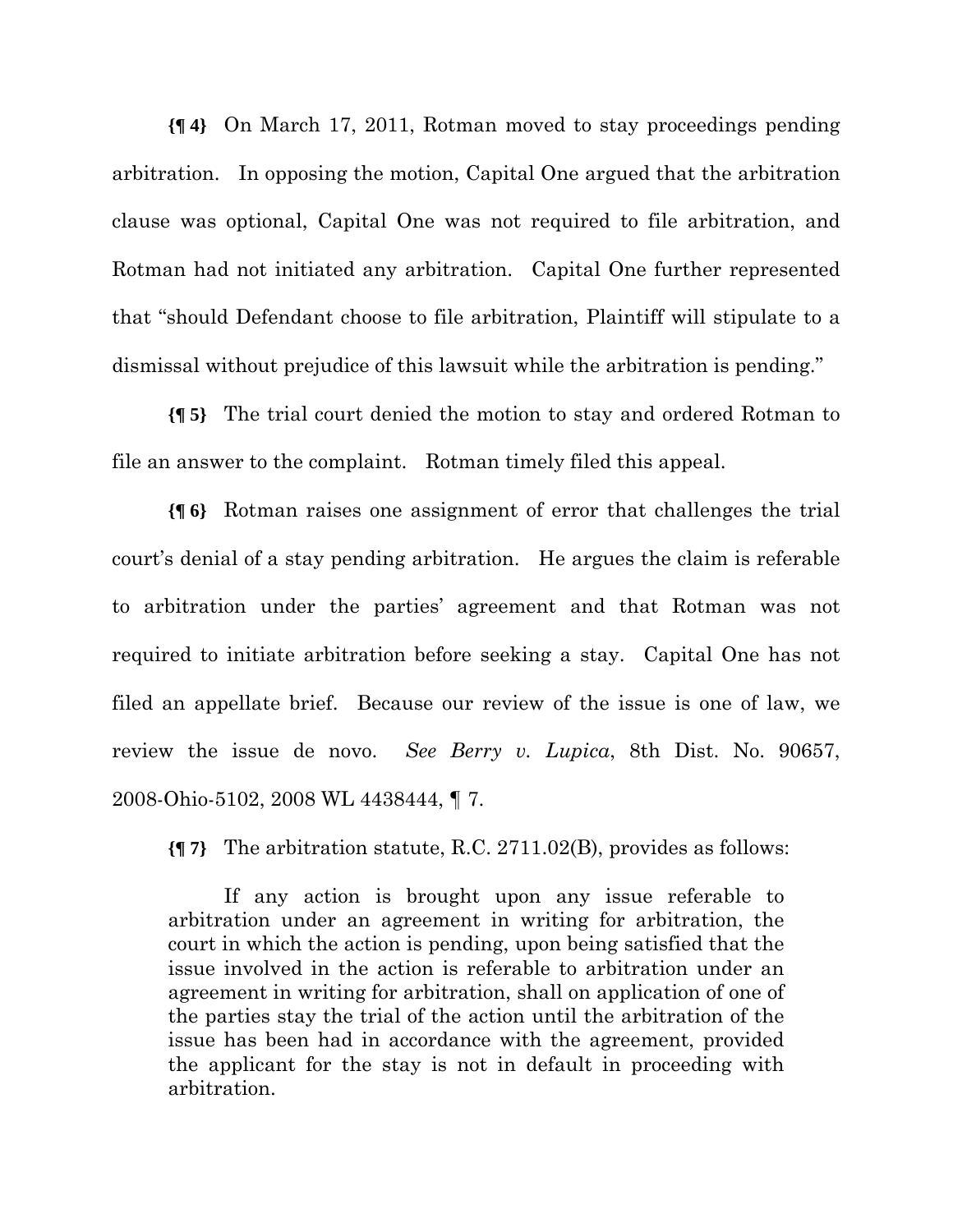**{¶ 8}** Nothing in the above statute imposes a requirement that a party must initiate arbitration before seeking a stay. Oftentimes, the question of whether a matter is referable to arbitration is disputed by the parties. Further, the statute clearly reflects that a party need only file a motion to have the proceedings stayed when "the action is referable to arbitration under an agreement in writing for arbitration." R.C. 2711.02(B).

**{¶ 9}** Here, the terms of the arbitration agreement gave either party the right to elect arbitration of any claim between them. Thus, either party had the right to have the matter referred to arbitration. Case law instructs that where a matter is subject to arbitration, "[t]he burden is on the plaintiff to commence the arbitration action, and the parties are obliged to cooperate and respond in a timely manner." *Sexton v. Kidder, Peabody & Co., Inc*., 8th Dist. No. 74833, 1999 WL 652028 (Aug. 24, 1999). *See also Kessinger v. SR83 Hotel Partners, LLC*, 5th Dist. No. 04-CA-83, 2005-Ohio-4110, 2005 WL 1897376, ¶ 17; *Johnson v. E. Bay Kia, Inc.*, S.D.Ala. No. 08-00656-CG-B, 2009 WL 928674, at \*1 (Apr. 2, 2009). Indeed, it would be nonsensical to require a defendant to commence arbitration of a claim against himself. Thus, where a defendant properly exercises a right to arbitration, it is incumbent upon the plaintiff to pursue its claims in arbitration once a stay of the action is granted.